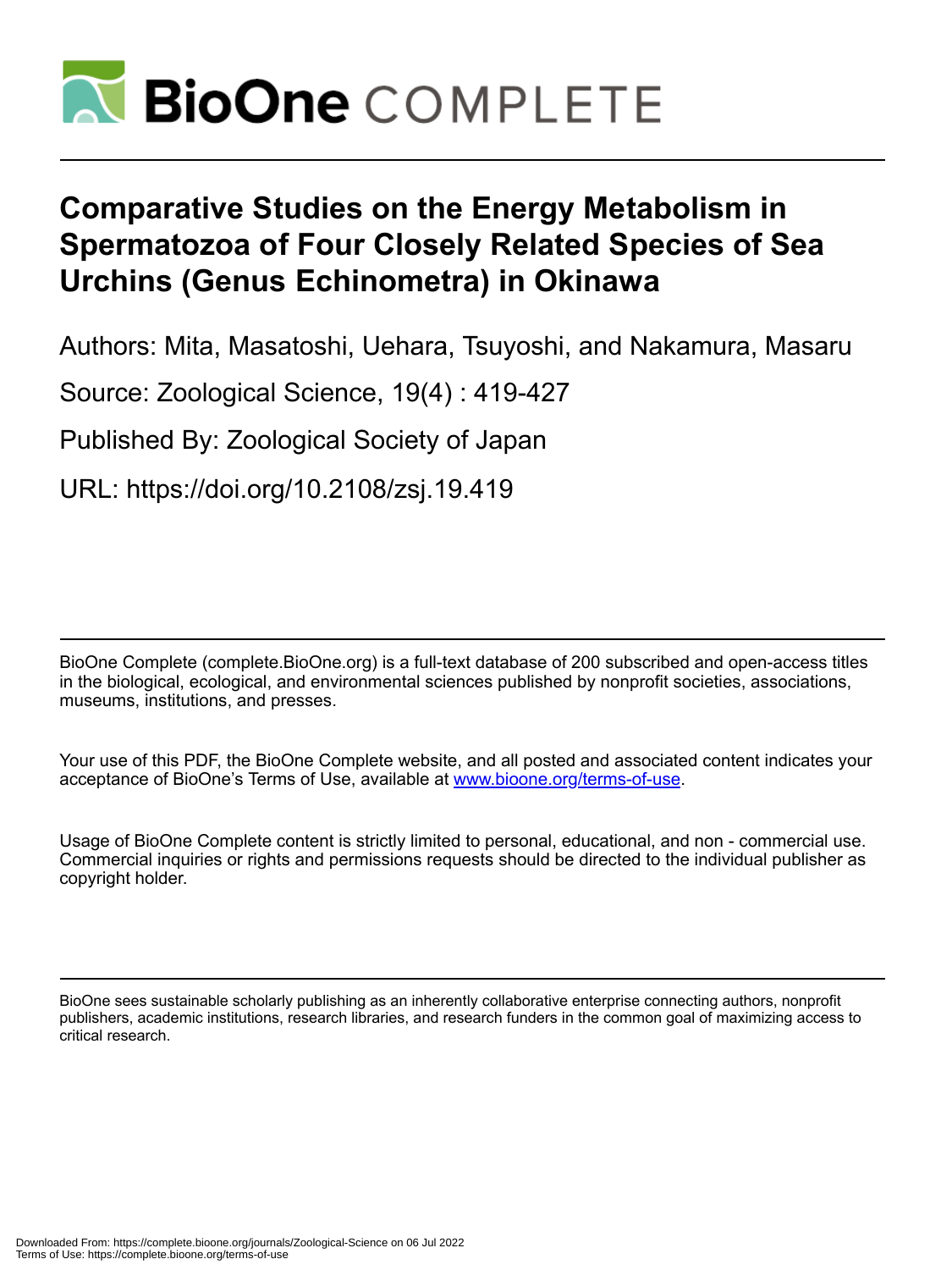# **Comparative Studies on the Energy Metabolism in Spermatozoa of Four Closely Related Species of Sea Urchins (Genus** *Echinometra***) in Okinawa**

Masatoshi Mita<sup>1\*</sup>, Tsuyoshi Uehara<sup>2</sup> and Masaru Nakamura<sup>3</sup>

1 *Department of Biosciences, School of Science and Engineering, Teikyo University, Toyosatodai, Utsunomiya 320-8551, Japan* 2 *Department of Marine and Environmental Sciences, Graduate School of Engineering and Science, University of the Ryukyus, Nishihara, Okinawa 903-0213, Japan* 3 *Sesoko Station, Tropical Biosphere Research Center, University of the Ryukyus, Motobu, Okinawa 905-0227, Japan*

**ABSTRACT**—Sea urchins of the genus *Echinometra* are abundant on Okinawa reef flats in southern Japan. The Okinawan *Echinometra* is designated into four sympatric and closely related species: A, B, C, and D (Ea, Eb, Ec, and Ed). The sperm head size and shape gradually changes to become longer and more slender according to the following order: Ea, Eb, Ec, and Ed. To obtain information regarding speciation in Okinawan *Echinometra*, this study examined comparatively the energy production system of spermatozoa of Ea, Eb, Ec, and Ed. All spermatozoa contained cholesterol and several kinds of phospholipids. Glycogen, glucose, and triglyceride were present at extremely low levels. After incubation in seawater, a decrease in the level of phosphatidylcholine (PC) was observed in all spermatozoa concomitantly with activation of motility and respiration. The hydrolysis of PC correlated with the activity of phospholipase  $A_2$ . Interestingly, the amount of PC consumed, the respiratory rate, and the phospholipase  $A_2$  activity in spermatozoa of Ea and Eb were approximately two-fold higher than those of Ec and Ed. Ultrastructural studies showed that lipid bodies within mitochondria were present in the midpieces of all species of spermatozoa. They became small or disappeared after incubation in seawater. Thus, the results obtained strongly suggest that spermatozoa of Ea, Eb, Ec, and Ed all use PC located in the lipid bodies as a substrate for energy metabolism. Also, it seems likely that energy production activities in Ea and Eb spermatozoa are stronger than those in Ec and Ed. The properties of energy metabolism in different species of sea urchin may be related to their habitat.

**Keywords:** Sea urchin spermatozoa, *Echinometra* species, energy metabolism, ultrastructural studies, speciation.

# **INTRODUCTION**

The sea urchin *Echinometra mathaei* which was first described by Blainville (1865), occurs in abundance on shallow reefs throughout the tropical to warm Indo-Pacific region. *E. mathaei* is well known as a species exhibiting extensive morphological variation in test shape and spine color. Therefore, the genus *Echinometra* in Okinawa Island, southern Japan, had been considered as a single species of *E. mathaei*. However, Okinawan *Echinometra* were recently

\* Corresponding author: Tel. +81-28-627-7111; FAX. +81-28-627-7219. E-mail: bio\_mita@lycos.jp recognized as four separate but closely related species, tentatively designed *Echinometra* species A, B, C, and D (Ea, Eb, Ec, and Ed) (Uehara *et al.*, 1990, 1991; Arakaki and Uehara, 1991; Matsuoka and Hatanaka, 1991; Metz *et al*., 1991; Metz and Palumbi, 1996). Ea is characterized by white-tipped spines, well-defined bright milled ring, and dark skin on the peristome. Eb is characterized by spines with no white tip, with very faint milled rings, and dark skin on the peristome. Ec is characterized by spines without a white tip, but with a definite *Echinometra* species richly colored variation in spines. Ed is characterized by deep black spines, a faint milled ring, and dark skin around the peristome. Recent studies on their morphological characteristics (Arakaki *et al.*, 1998) have suggested that Eb and Ed are the same as *E.*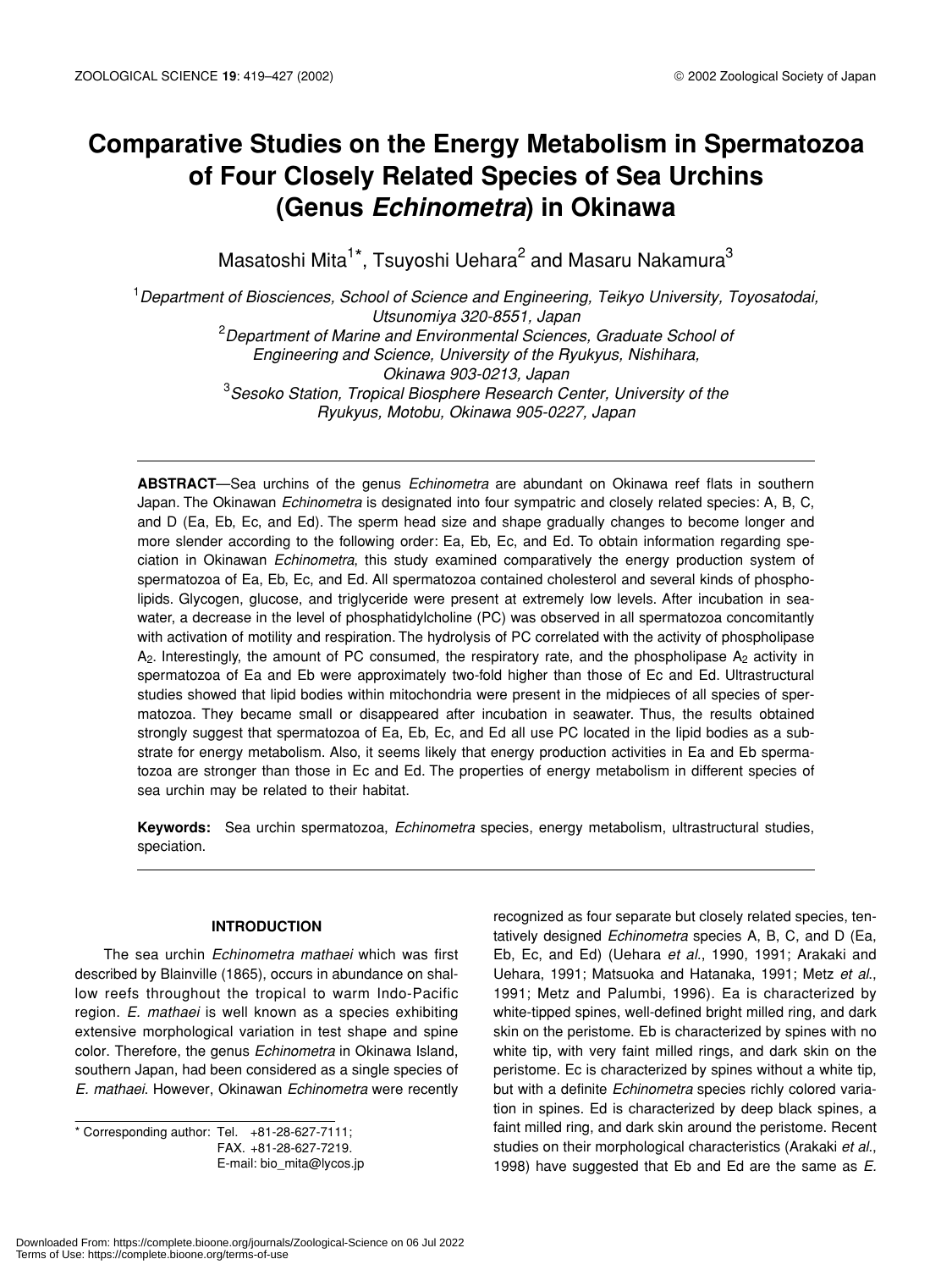*mathaei* (Nagauni, Japanese) and *E. oblonga* (Himekuronagauni), respectively, with the other two species being called Ea (Tumajiro-nagauni) and Ec (Ryukyu-nagauni) (Palumbi *et al.*, 1997; Arakaki *et al.*, 1998). Although these species have been studied extensively (Uehara *et al.*, 1990, 1991; Arakaki and Uehara, 1991; Matsuoka and Hatanaka, 1991), many unsolved questions remain regarding the process of their speciation and the mechanisms that maintain their integrity.

We have demonstrated that the energy production system in sea urchin spermatozoa is related to the phylogeny in the class Echinoidea (Mita and Nakamura, 1998). Energy metabolism in sea urchin spermatozoa is an important consideration when swimming towards the egg. Spermatozoa of sea urchins of Echinoida, such as *Hemicentrotus pulcherrimus* (Mita and Ueta, 1988; Mita and Nakamura, 1993b) and *Paracentrotus lividus* (Mita *et al.*, 1994a) use endogenous phospholipid, particularly phosphatidylcholine (PC), as a substrate for energy metabolism. PC is abundant in sperm midpieces (Mita *et al.*, 1991), which contain several lipid bodies within mitochondria (Mita and Nakamura, 1992). Following initiation of swimming, the lipid bodies become small

(Mita and Nakamura, 1992), coincident with a decrease in the levels of PC in the midpieces (Mita *et al.*, 1991). This is strongly suggestive of the PC available for energy metabolism being stored in the lipid bodies. In contrast, the spermatozoa of the orders Arbacioida, Diadematoida, and Clypeasteroida use endogenous triglyceride (TG) instead of PC (Mita, 1991; Mita *et al.*, 1994a, b, 1995). The midpiece of these spermatozoa contain a single mitochondrion and lipid globules, although there are no lipid bodies (Mita and Nakamura, 1993a; Mita *et al*., 1994c, d, 1995). The lipid globules differ from lipid bodies in that the former are spherical and located in the posterior region between the base of the mitochondrion and the plasma membrane (Mita and Nakamura, 1993a). These spermatozoa obtain energy through oxidation of fatty acids from TG stored in the lipid globules.

The sea urchins *Echinometra* species belong to the order Echinoida. We have already reported that spermatozoa of Ea obtain energy from endogenous PC (Mita *et al.*, 1993b). However, little is known about energy metabolism in spermatozoa of other *Echinometra* species. To obtain further information regarding speciation in Okinawan *Echinometra*, the energy production systems of spermatozoa



**Fig. 1.** Longitudinal sections through spermatozoa of *Echinometra* species, Ea (A), Eb (B), Ec (C), and Ed (D). Arrows show lipid bodies. F, flagellum; M, mitochondrion; N, nucleus. Scale bar is 1 µm.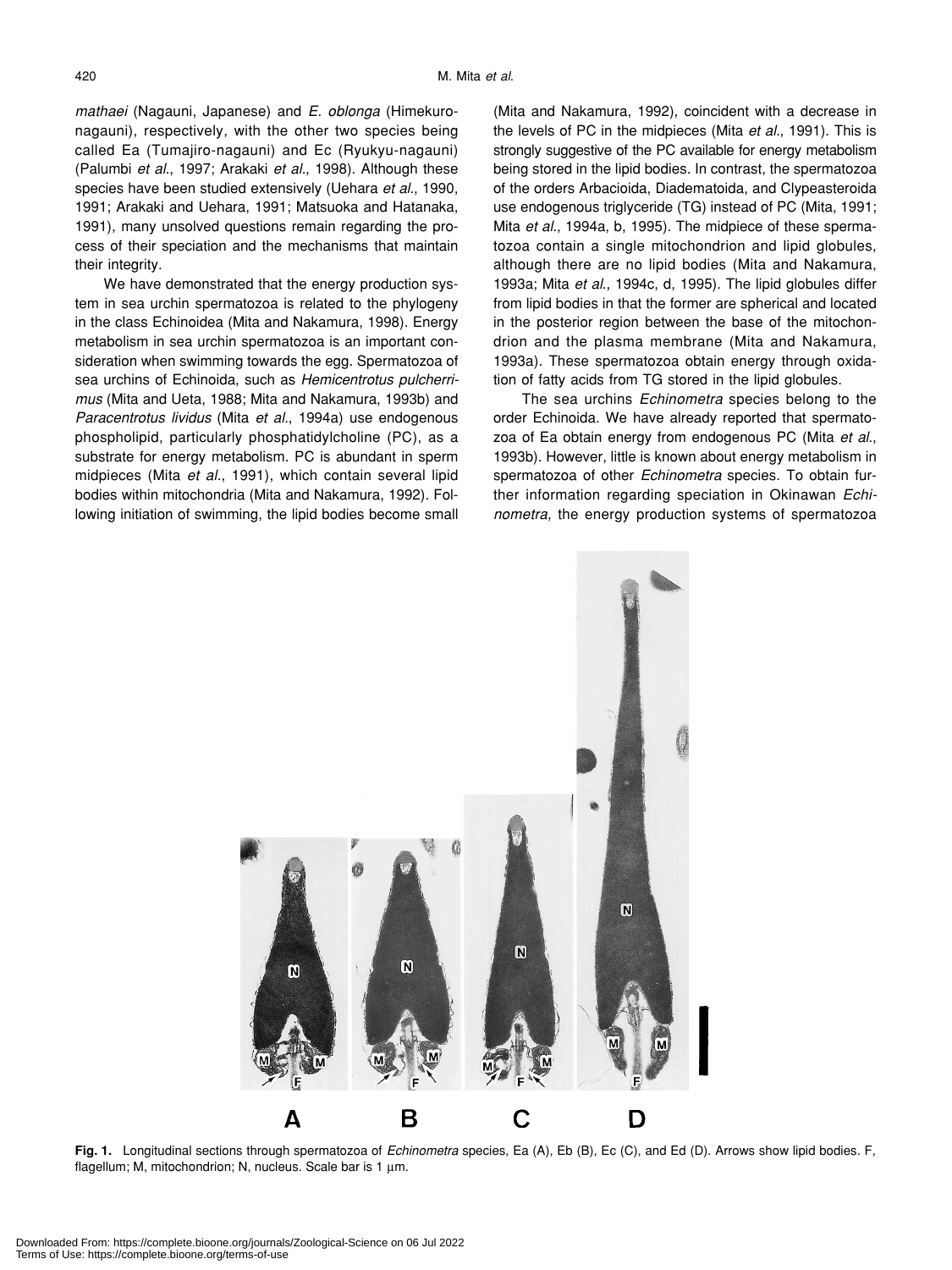from Ea, Eb, Ec, and Ed were analyzed. The midpieces of the spermatozoa from these four species were also observed ultrastructurally to determine whether the spermatozoon contains lipid bodies or lipid globules.

# **MATERIALS AND METHODS**

# **Animals**

The four species of sea urchins, Ea, Eb, Ec, and Ed, were collected at Sesoko Island, Okinawa, during their breeding season. Spermatozoa were obtained by forced spawning induced by injection of 0.5M KCl into the coelomic cavity. Semen was always freshly collected as "dry sperm" and kept undiluted on ice. The number of spermatozoa was counted using a hemocytometer.

#### **Incubation of spermatozoa**

Dry sperm were diluted 100-fold in artificial seawater (ASW) consisting of 458 mM NaCl, 9.6 mM KCl, 10 mM CaCl<sub>2</sub>, 49 mM MgSO4, and 10 mM Tris-HCl at pH 8.2, and incubated at 27°C. When required, each sample was centrifuged at  $3,000 \times g$  for 5 min at 0°C.

#### **Analysis of Lipids**

All the total lipids were extracted from the spermatozoa according to the method of Bligh and Dyer (1959) and analyzed by high-performance thin-layer chromatography (HPTLC), according to the method of Macala *et al.* (1983) with some modifications as described previously (Mita and Ueta, 1988). The amounts of PC, phosphatidylserine (PS), phosphatidylethanolamine (PE), cardiolipin (CL), cholesterol (CH), TG, and free fatty acid (FA) in spermatozoa were determined from the standard curves of the respective authentic lipids.

#### **Assays of glycogen and glucose**

Before and after incubation of dry sperm in ASW for 1 hr at 27°C, spermatozoa were homogenized with 0.6 M perchloric acid. The homogenate was used for determination of glycogen using an enzymatic method (Keppler and Decker, 1984). The acidified homogenate was centrifuged at 10,000  $\times$  g for 10 min at 4 $\degree$ C, and the supernatant was used for estimation of glucose after neutralization to pH 6.5–7.0 with 1 N KOH. Glucose was measured enzymatically according to the method of Kunt *et al.* (1984).

#### **Analysis of fatty acid composition**

Isolated PC, PS and PE on a thin-layer chromatograph (TLC) plate was subjected to methanolysis by heating with 5% HCl in methanol at 85°C for 2 hr as described previously (Mita and Ueta, 1988, 1989). Fatty acid methylesters were extracted with *n*-hexane, followed by  $N_2$  blow evaporation. The residues were dissolved in a small amount of *n*-hexane and analyzed using a GC-8A gas-liquid chromatograph (GLC) (Shimadzu Instruments, Kyoto) equipped with a flame ionization detector and a coiled column. The column was packed with 15% EGSS-X (GL Sciences Inc., Tokyo) and operated at 190°C. Each fatty acid was also analyzed as trimethylsilyl derivatives by GLC (Mita and Ueta, 1992).

# Assay of phospholipase A<sub>2</sub> activity

Dry sperm were washed with 0.21 M mannitol, 0.07 M sucrose, and 10 mM Tris-HCl at pH 7.5, and homogenized with 10 mM CaCl<sub>2</sub>, 10 mM MgCl<sub>2</sub>, 1 mM dithiothreitol, and 50 mM Tris-HCl at pH 7.5. The homogenate was incubated with 4.75 kBq 1-palmitoyl-2-[1-14C]linoleoyl-PC (1.9 GBq/mmol) for 1 hr at 27°C in a total volume of 0.4 ml. The lipids were extracted from each sample according to the method of Bligh and Dyer (1959). The radioactivity in the FA fraction obtained by TLC was measured using liquid scintillation spectrometry. The protein content of the homogenate was measured according to the method of Lowry *et al.* (1951), using bovine serum albumin as the standard.

#### **Oxygen consumption**

Oxygen consumption in a sperm suspension was measured polarographically with an oxygen consumption recorder (MD-1000, Iijima Electronics Mfg. Co., Aichi, Japan). Twenty-five microliters of dry sperm were incubated in 2.5 ml ASW in a closed vessel of the



**Fig. 2.** Changes in the lipid levels after incubation of four species of *Echinometra* spermatozoa in ASW. Before (clear) and after (dotted) 100-fold dilution and incubation of dry sperm of Ea (A), Eb (B), Ec (C), and Ed (D) in ASW for 1 hr at 27°C, lipids were extracted and analyzed by TLC. Each value is the mean of three separate experiments. Vertical bars show SEM. \**P* < 0.1.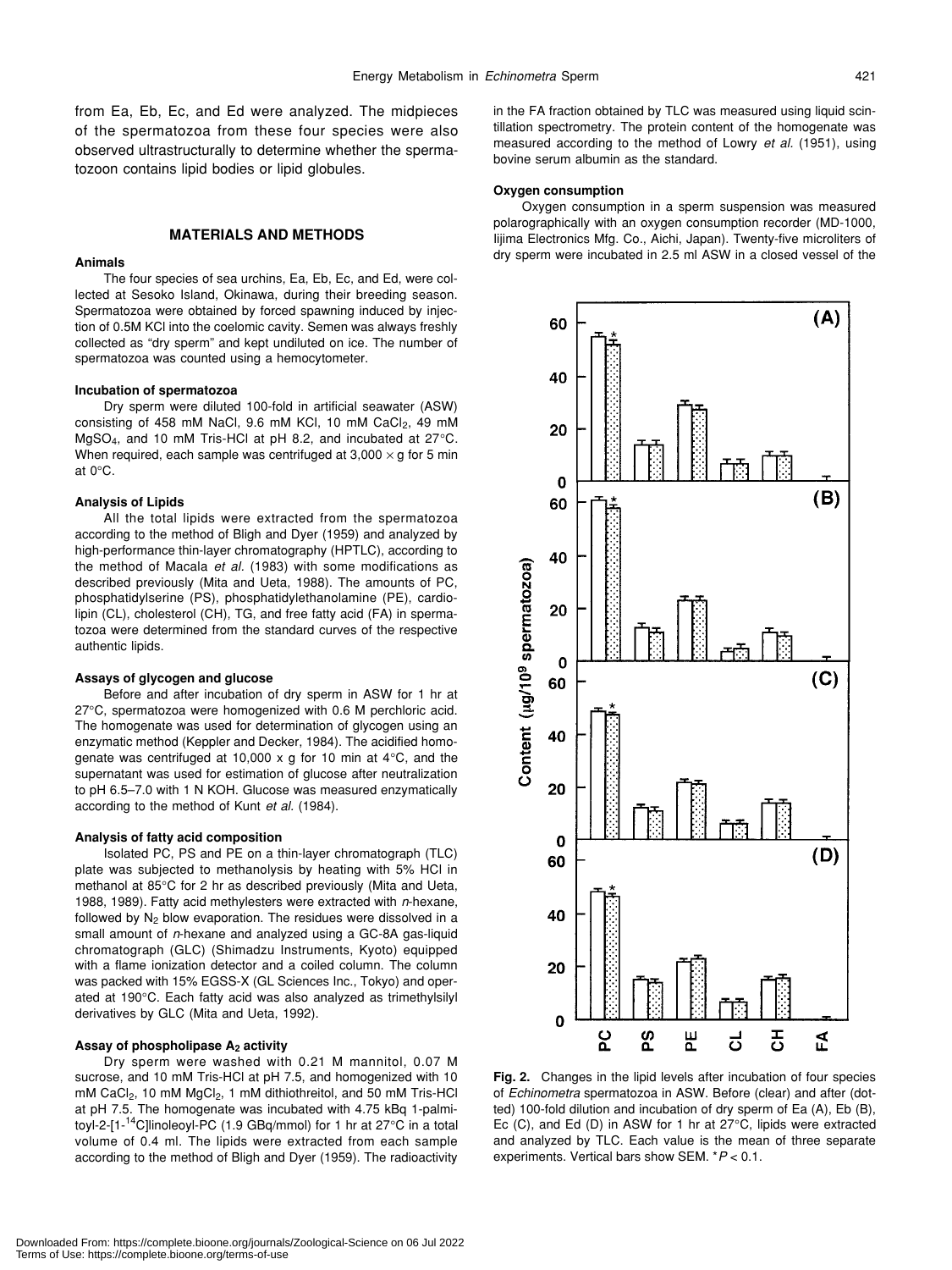oximeter at 27°C. Total oxygen consumption was calculated from the respiratory rate and incubation period, as described previously (Mita and Yasumasu, 1983).

#### **Electron microscope observation**

The spermatozoa were prefixed in 2.5% glutaraldehyde-ASW solution. The fixed spermatozoa were rinsed with cold ASW and post-fixed with 1% OsO<sub>4</sub> in ASW. Samples were washed in distilled water, and then immersed in saturated aqueous uranyl acetate for block staining. After dehydration in a graded series of ethanol solutions, the specimens were embedded in epoxy resin and ultrathin sections were cut on a Reichert Ultracut ultramicrotome. After staining with lead citrate, these were examined using a Hitachi 7000 electron microscope.

#### **Reagents**

The phospholipids, CH, TG, and FA standards were purchased from Sigma Chemical Co. (St. Louis, MO, USA). 1-Palmitoyl-2-[1-<sup>14</sup>C]linoleoyl-PC was obtained from DuPont-New England Nuclear (Wilmington, DE, USA). All reagents and solvents were of analytical grade. HPTLC and TLC plates (silica gel 60) were obtained from Merck (Darmstadt, Germany).

# **RESULTS**

It has been demonstrated that sperm size and shape vary among the four species of *Echinometra* (Arakaki *et al.*, 1998). To elucidate the differences between each type of spermatozoa, thin sections of Ea, Eb, Ec, and Ed spermatozoa were observed ultrastructurally by electron microscopy. Each spermatozoon consisted of a head, a midpiece, and a tail (Fig. 1). Confirming the observations in report by Arakaki and coworkers (1998), their heads changed gradually to longer and more slender according to the following order: Ea, Eb, and Ec. Those of Ed were very different from the others, being very long and slender. The sperm head was mostly occupied by the nucleus, and the head tip consisted of an acrosomal granule and a subacrosomal fossa

**Table 1.** Comparison of fatty acid composition of phosphatidylcholine in four species of *Echinometra* spermatozoa

| Fatty acid  | Percentage     |                |                |                |
|-------------|----------------|----------------|----------------|----------------|
|             | Ea             | Eb             | Ec             | Ed             |
| 14:0        | $8.0 \pm 1.7$  | $2.9 + 1.1$    | $4.1 \pm 2.5$  | $5.0 + 2.0$    |
| 15:0        | tr.            | tr.            | tr.            | tr.            |
| 16:0        | $34.6 \pm 1.9$ | $31.6 + 3.9$   | $31.6 + 2.8$   | $40.4 + 2.6$   |
| 16:1        | tr.            | $4.5 + 2.2$    | $8.5 + 4.4$    | tr.            |
| 18:0        | $15.2 + 4.5$   | $14.1 \pm 1.3$ | $10.5 \pm 1.4$ | $14.5 + 1.1$   |
| 18:1        | $6.8 + 1.7$    | $11.7 + 0.9$   | $10.9 + 0.5$   | tr.            |
| 20:1        | tr.            | tr.            | tr.            | tr.            |
| $20:4(n-6)$ | $28.8 \pm 1.7$ | $20.6 + 4.2$   | $19.1 + 2.5$   | $28.9 \pm 0.7$ |
| $20:5(n-3)$ | $7.3 \pm 0.5$  | $12.9 + 2.3$   | $12.1 \pm 1.3$ | $11.2 + 2.5$   |
| Saturated   | $57.1 \pm 3.0$ | $48.9 + 5.0$   | $46.7{\pm}4.1$ | $59.9 + 1.9$   |
| Monoenoic   | $6.8 + 1.7$    | $17.5 + 3.1$   | $20.4 + 5.3$   | tr.            |
| Polyenoic   | $36.1 \pm 1.9$ | $33.6 + 6.4$   | $32.9 + 4.4$   | $40.1 \pm 1.9$ |

Each value is the mean±SEM obtained in three separate experiments. tr., trace amount (less than 0.1%).

(Fig. 1). It seems likely that the size of the sperm head depends on the shape of the nucleus, since the nucleus of Ed was very long and slender (Fig. 1D). In contrast, there were only small differences in the size and shape of the acrosomal granule and the subacrosomal fossa in the sperm head tip among the four species of *Echinometra*.

Previous studies have shown that sea urchin spermatozoa obtain energy for motility from an endogenous lipid (Rothschild and Cleland, 1952; Mohri, 1957; Mita and Yasumasu, 1983). It has been also reported that lipids in sea urchin spermatozoa of the order Echinoida are composed of CH and several kinds of phospholipids (Mita and Ueta, 1988; Mita and Nakamura, 1993b). Similar phospholipids

T**able 2.** Comparison of fatty acid composition of phosphatidylserine in fou species of *Echinometra* spermatozoa

| Fatty acid  | Percentage   |                |                |              |
|-------------|--------------|----------------|----------------|--------------|
|             | Ea           | Eb             | Ec             | Ed           |
| 14:0        | $13.4 + 2.0$ | $3.7 + 0.8$    | $7.8 + 1.7$    | $9.9 + 5.3$  |
| 15:0        | tr.          | tr.            | tr.            | tr.          |
| 16:0        | $3.4 + 0.5$  | $6.3 + 1.4$    | $6.9 + 2.0$    | $14.8 + 2.9$ |
| 16:1        | tr.          | tr.            | tr.            | tr.          |
| 18:0        | $37.2 + 2.4$ | $35.9 \pm 1.9$ | $37.1 + 2.2$   | $30.4 + 2.4$ |
| 18:1        | tr.          | tr.            | tr.            | tr.          |
| 20:1        | $19.0 + 2.0$ | $15.3 + 0.6$   | $17.9 + 0.3$   | $15.0 + 1.6$ |
| 20:4 (n-6)  | $22.6 + 2.3$ | $23.6 \pm 1.0$ | $22.0 + 0.7$   | $22.2 + 3.6$ |
| $20:5(n-3)$ | $4.4 + 0.5$  | $13.5 + 2.2$   | $8.3 + 0.5$    | $6.5 + 1.6$  |
| Saturated   | $54.0 + 4.5$ | $46.0 + 4.1$   | $51.8 + 0.7$   | $56.4 + 6.7$ |
| Monoenoic   | $19.0 + 2.0$ | $15.9 + 1.2$   | $17.9 + 0.3$   | $15.0 + 1.6$ |
| Polyenoic   | $27.0 + 2.6$ | $38.1 + 4.0$   | $30.3 \pm 1.0$ | $28.6 + 5.2$ |

Each value is the mean±SEM obtained in three separate experiments. tr., trace amount (less than 0.1%)

**Table 3.** Comparison of fatty acid composition of phosphatidylethanolamine in four species of *Echinometra* spermatozoa

| Fatty acid  | Percentage     |                |                |                |
|-------------|----------------|----------------|----------------|----------------|
|             | Ea             | Eb             | Ec             | Ed             |
| 14:0        | $16.1 \pm 0.6$ | $17.0 + 1.4$   | $17.3 + 2.0$   | $17.3 \pm 1.9$ |
| 15:0        | tr.            | $3.1 \pm 0.5$  | $2.3 \pm 0.3$  | $3.1 \pm 0.1$  |
| 16:0        | $34.8 \pm 0.5$ | $31.4 \pm 0.1$ | $29.9 + 0.1$   | $33.4 \pm 1.7$ |
| 16:1        | tr.            | tr.            | tr.            | tr.            |
| 18:0        | $12.2 \pm 0.9$ | $11.3 + 0.4$   | $13.1 + 0.4$   | $10.2 \pm 1.5$ |
| 18:1        | tr.            | tr.            | tr.            | tr.            |
| 20:1        | tr.            | tr.            | tr.            | tr.            |
| $20:4(n-6)$ | $28.3 \pm 1.3$ | $22.5 \pm 1.7$ | $23.3 \pm 0.9$ | $25.1 \pm 0.4$ |
| 20:5 (n-3)  | $8.6 \pm 1.3$  | $14.7 \pm 1.2$ | $14.0 + 0.6$   | 10.9±1.2       |
| Saturated   | $63.1 + 2.3$   | $62.7 + 2.3$   | $62.7 + 1.4$   | $63.9 + 0.9$   |
| Monoenoic   | tr.            | tr.            | tr.            | tr.            |
| Polyenoic   | $36.9{\pm}2.6$ | $37.3 \pm 2.3$ | $37.3 + 1.4$   | $36.1 \pm 0.9$ |

Each value is the mean±SEM obtained in three separate experiments. tr., trace amount (less than 0.1%).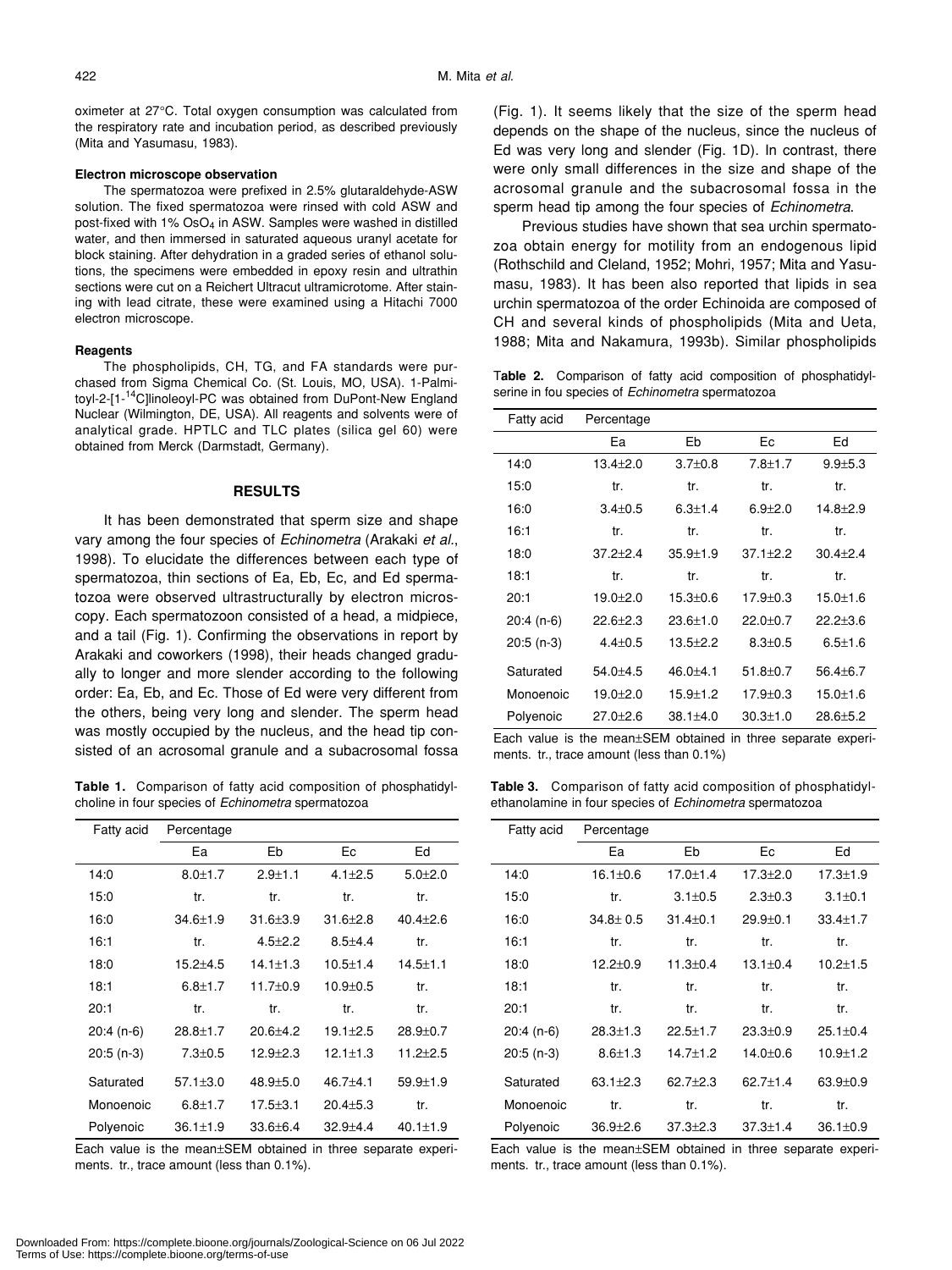and CH were also detected in the spermatozoa of Ea, Eb, Ec, and Ed. Among the phospholipids, PC, PS, PE, and CL were identified in these spermatozoa (Fig. 2). PC was present at high concentrations in the dry sperm of each species. TG and cholesterol ester were not detectable, although FA was observed at trace levels.



**Fig. 3.** Changes in the levels of fatty acid moieties in phosphatidylcholine after incubation of four species of *Echinometra* spermatozoa in ASW. The fatty acid composition was calculated from the absolute value of PC and its fatty acid composition in Ea (A), Eb (B), Ec (C), and Ed (D) spermatozoa before and after incubation for 1 hr at 27°C. Each value is the mean of three separate experiments. Vertical bars show SEM.

Fatty acid components of PC (Table 1), PS (Table 2), and PE (Table 3) were compared among the four species of *Echinometra* spermatozoa. In general, saturated fatty acids constituted more than 50% of total fatty acid moiety of PC, PS, and PE in these spermatozoa. Polyenoic fatty acids were present at approximately 30–40%, with arachidonic (20:4) and eicosapentaenoic (20:5) acids being predominant. The PC in spermatozoa of Ea, Eb, and Ec was composed of mostly palmitic (16:0) (32–40%), stearic (18:0) (10 –15%), oleic (18:1) (7–12%), arachidonic (20:4) (19–29%), and eicosapentaenoic acids (20:5) (7–13%), except that there was only trace level of oleic acid in Ed (Table 1). PS mostly contained myristic (14:0) (4–13%), palmitic (16:0) (3 –15%), stearic (18:0) (30–37%), eicosamonoenoic (20:1) (15–19%), arachidonic (20:4) (22–24%), and eicosapentaenoic acids (20:5) (4–13%) (Table 2). These fatty acid components in PS were almost the same in Ea, Eb, Ec, and Ed. Fatty acid moieties of PE from the four species of spermatozoa were mostly myristic (14:0) (16–17%), palmitic (16:0) (30–35%), stearic (18:0) (10–13%), arachidonic (20:4) (22–28%), and eicosapentaenoic acids (20:5) (9– 15%) (Table 3).

When the dry sperm of Ea, Eb, Ec, and Ed were diluted 100-fold in ASW and incubated for 1 hr at 27°C, the PC content decreased significantly following initiation of flagellar movement, but other phospholipids remained at constant levels (Fig. 2). During incubation in ASW for 1 hr, approximately 3.0, 3.0, 1.5, and 1.8 µg of PC were consumed per 10<sup>9</sup> spermatozoa of Ea, Eb, Ec, and Ed, respectively. In contrast, the relative percentages of fatty acid components of PC in four species of spermatozoa hardly changed after incubation in ASW for 1 hr (data not shown). Based on the net content of PC shown in Fig. 2, changes in the levels of fatty acid moieties in PC during incubation for 1 hr were calculated. The PC composed of palmitic (16:0) and stearic acids (18:0) was particularly consumed during incubation (Fig. 3).

Glycogen was present in Ea, Eb, Ec, and Ed spermatozoa, but only at extremely low levels (approximately 1  $\mu$ g/ 10<sup>9</sup> sperm). Glucose was present at trace levels. After incubation in ASW for 1 hr, there was little change in the glycogen and glucose levels in these spermatozoa (data not shown).

**Table 4.** Comparisons of oxygen consumption and phospholipase A2 activity in four species of *Echinometra* spermatozoa

| Echinometra<br>sp. | Oxygen consumption<br>(umol O <sub>2</sub> uptake/hr/10 <sup>9</sup><br>spermatozoa) | Phospholipase $A_2$ activity<br>(nmol PC hydrolyzed/hr/<br>mg protein) |
|--------------------|--------------------------------------------------------------------------------------|------------------------------------------------------------------------|
| Eа                 | $0.23 + 0.02$                                                                        | $54 + 6$                                                               |
| Eb                 | $0.25 + 0.02$                                                                        | $62 + 7$                                                               |
| Fc.                | $0.11 \pm 0.01$                                                                      | $27+2$                                                                 |
| Ed                 | $0.14 \pm 0.01$                                                                      | $33+3$                                                                 |

Each value is the mean±SEM obtained in three separate experiments.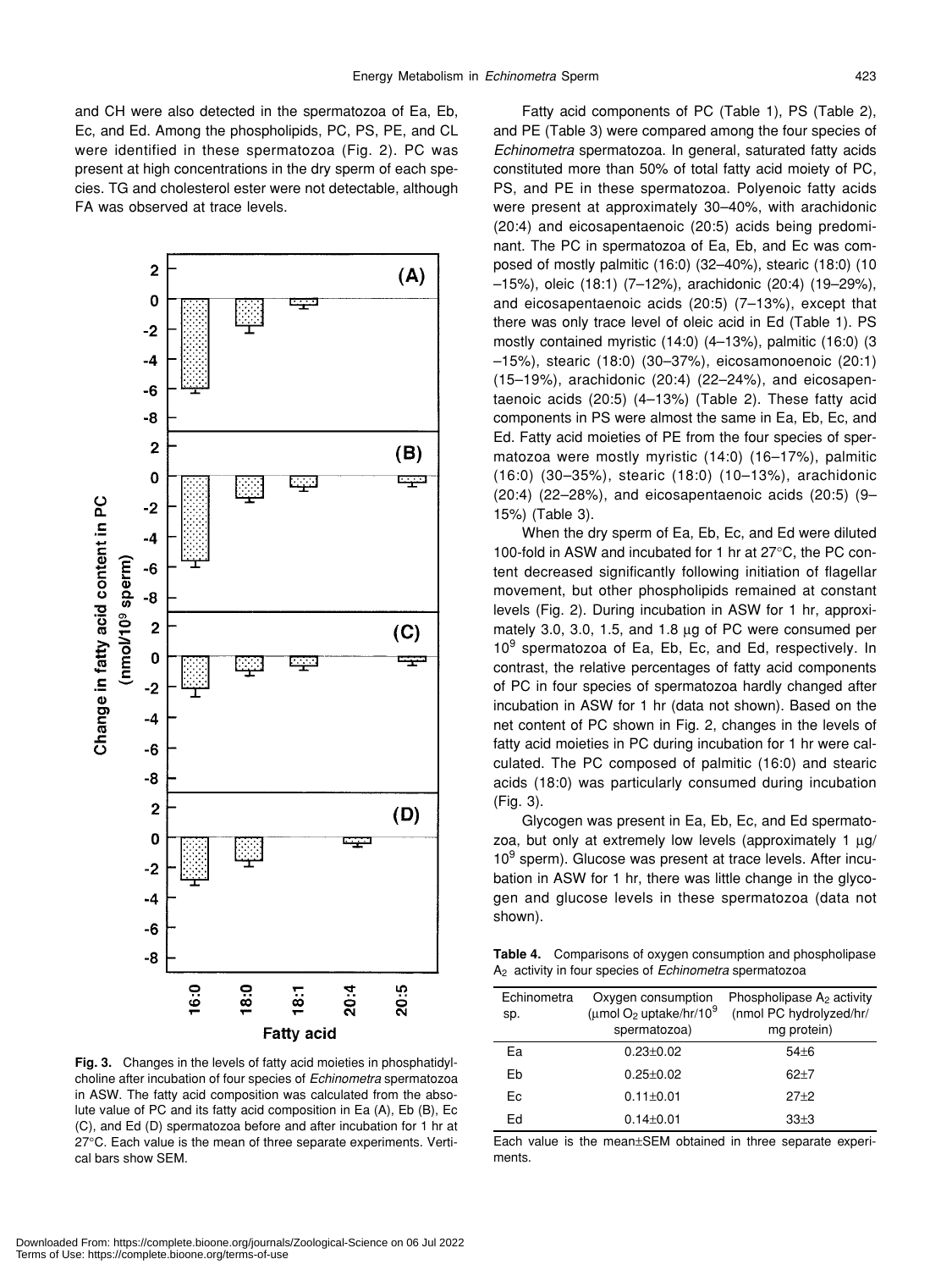Since oxygen is required for oxidation of the lipid, the amount of  $O<sub>2</sub>$  consumed by spermatozoa was measured after dilution in ASW. Approximately 0.23, 0.25, 0.11, and 0.14  $\mu$ mol O<sub>2</sub> was consumed during incubation of 10<sup>9</sup> spermatozoa of Ea, Eb, Ec, and Ed for 1 hr, respectively (Table 4). The respiratory rates of Ea and Eb were significantly (two-fold) higher than those of Ec and Ed.



**Fig. 4.** Longitudinal and transverse sections through the mitochondrial region of *Echinometra* species, Ea (A, a), Eb (B, b), Ec (C, c), and Ed (D, d, D', d') spermatozoa in semen. D' and d' were examples that inclusion bodies were observed in Ed spermatozoa. Arrows and arrow heads show lipid bodies and inclusion bodies, respectively. F, flagellum; M, mitochondrion; N, nucleus. Scale bar is 0.1 µm.

Previous studies have shown that hydrolysis of PC in *H. pulcherrimus* spermatozoa occurs *via* the action of phospholipase A2 (Mita and Ueta, 1988, 1990; Mita *et al*., 1990). The phospholipase A2 activity was measured in spermatozoa of Ea, Eb, Ec, and Ed. The homogenates of dry sperm from the four species of *Echinometra* were incubated with 1 palmitoyl-2- $[1 - 14C]$ linoleoyl-PC for 1 hr at 27 $\degree$ C, followed by



**Fig. 5.** Longitudinal and transverse sections through the mitochondrial region of *Echinometra* species, Ea (A, a), Eb (B, b), Ec (C, c), and Ed (D, d, D', d') spermatozoa after incubation in ASW for 1 hr at 27°C. D' and d' were examples that inclusion bodies were observed in Ed spermatozoa. Arrows and arrow heads show lipid bodies and inclusion bodies, respectively. F, flagellum; M, mitochondrion; N, nucleus. Scale bar is 0.1 µm.

Downloaded From: https://complete.bioone.org/journals/Zoological-Science on 06 Jul 2022 Terms of Use: https://complete.bioone.org/terms-of-use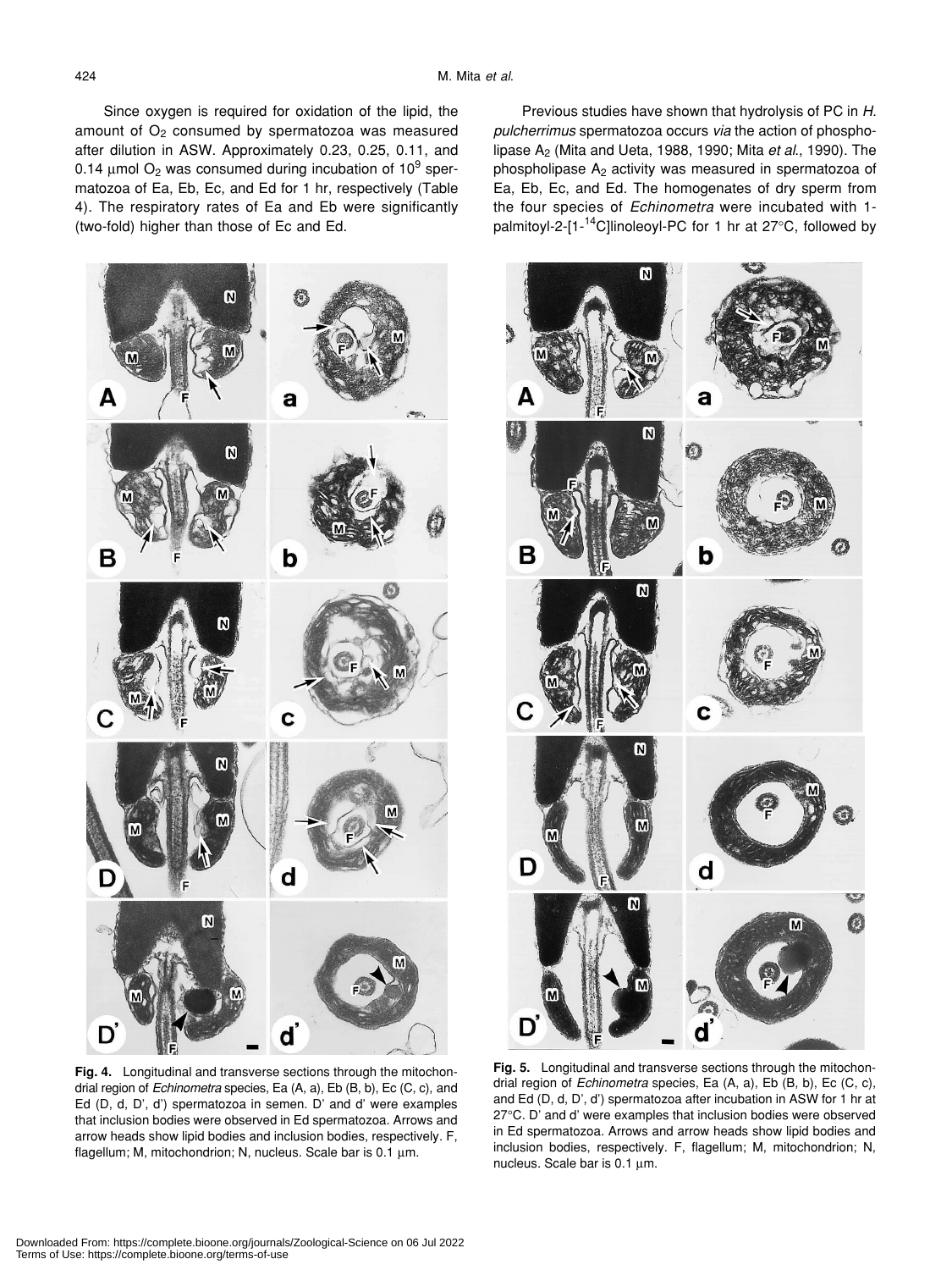extraction and separation of FA by TLC. Approximately 54, 62, 27, and 33 nmoles of PC were hydrolyzed for 1 hr by phospholipase  $\mathsf{A}_2$  in 10 $^9$  spermatozoa of Ea, Eb, Ec, and Ed spermatozoa, respectively (Table 4). Thus, the phospholipase  $A_2$  activities of Ea and Eb were significantly (two-fold) higher than those of Ec and Ed.

In the next experiment, sperm midpieces were observed ultrastructurally to determine whether the spermatozoon contains lipid bodies or lipid globules. The lipid bodies were present within mitochondria of the sperm midpieces in Ea (Fig. 4A and a), Eb (Fig. 4B and b), Ec (Fig. 4C and c), and Ed (Fig. 4D and d). The lipid bodies observed in a region between the mitochondrial outer and inner membrane were irregular in profile and had a low electron density. After incubation of spermatozoa for 1 hr at 27°C in ASW, the lipid bodies became small or disappeared completely (Fig. 5). Also, spherical inclusion bodies were observed in a few Ed spermatozoa within the mitochondrial matrix (Fig. 4D' and d'). After incubation in ASW, some of inclusion bodies became irregular in the surface (Fig. 5D' and d'). In contrast, spermatozoa of the four species of *Echinometra* did not possess the lipid globules which have been observed in sea urchin spermatozoa of the order Arbacioida, Clypeasteroida, and Diadematoida (Mita *et al*., 1993a, 1994c, d, 1995).

### **DISCUSSION**

The results from this study strongly suggest that PC is a common endogenous substrate for energy metabolism in the spermatozoa of the four species of Okinawan *Echinometra*. This finding is consistent with the observations from Ea (Mita and Nakamura, 1993b) and other species of sea urchin spermatozoa of the order Echinoida (Mita and Ueta, 1988; Mita and Nakamura, 1993b; Mita *et al*., 1994b). However, the amount of PC consumed during incubation of these spermatozoa in ASW for 1 hr was only to about 5% in total (Fig. 2). Generally, phospholipids including PC are components of the plasma membrane. It is considered that most of PC is located in sperm plasma membrane. This suggests that a special kind of PC is available for utilization in energy metabolism in sea urchin spermatozoa.

Our study also showed that several lipid bodies were present within the mitochondria in sperm midpieces of the four species of *Echinometra* (Fig. 4). Similar lipid bodies located between the mitochondrial outer and inner membrane have been observed in sea urchin spermatozoa of the order Echinoida (Mita and Nakamura, 1992, 1993b; Mita *et al*., 1994c). These lipid bodies shrink and disappear after incubation in seawater (Fig. 5) (Mita and Nakamura, 1992). These findings suggest that the disappearance of the lipid bodies is correlated with the decrease in the level of PC. Presumably, the lipid bodies within mitochondria of the four species of *Echinometra* spermatozoa are reservoirs of PC that are used as an endogenous substrate.

Based on fatty acid moieties in PC (Table 2), the mass of PC in micro grams was converted to nanomoles using the approximate relation: 1 µg=1.33 nmol. PC consumption was calculated to be approximately 4.0, 4.0, 2.0, and 2.4 nmol per 1 hr in 10<sup>9</sup> spermatozoa of Ea, Eb, Ec, and Ed, respectively. Since PC is composed of two fatty acid moieties, this is equivalent to rates of approximate 8.0, 8.0, 4.0, and 4.8 nmol fatty acids/10<sup>9</sup> spermatozoa, respectively, from PC during incubation for 1 hr. These values well accord with those of actual consumed fatty acid in PC by Ea, Eb, Ec, and Ed spermatozoa, respectively (Fig. 3). It is possible that these fatty acids are utilized to produce energy by way of the β-oxidation and tricarboxylic acid cycle systems. From this, the amount of  $O<sub>2</sub>$  required for PC metabolism during incubation for 1 hr was determined to be 0.22  $\mu$ mol in 10<sup>9</sup> spermatozoa for Ea, 0.22  $\mu$ mol for Eb, 0.11  $\mu$ mol for Ec, and 0.13 µmol for Ed. These values are quite consistent with those actually determined for  $O<sub>2</sub>$  consumption; 0.23, 0.25, 0.11, and 0.14  $\mu$ mol O<sub>2</sub> per 1 hr in 10<sup>9</sup> spermatozoa of Ea, Eb, Ec and Ed, respectively (Table 4).

The energy metabolism in the four species of Okinawan *Echinometra* spermatozoa may be divided into two groups, since the activities of the PC metabolism (Fig. 2), the respiration (Table 4) and the phospholipase  $A_2$  (Table 4) in Ea and Eb spermatozoa were two-fold higher than those of Ec and Ed. Previous studies have shown that the activities of sperm motility and respiration depend on intracellular pH (pH*i*) (Christen *et al*., 1982, 1983; Lee *et al*., 1983). Internal alkalization leads to activation of dynein ATPase, consequently stimulation of motility. The PC metabolism in sea urchin spermatozoa is also activated following increase in the pH*i* of spermatozoa (Mita *et al*., 1990). Following dilution in seawater, pH*i* of sea urchin spermatozoa has been shown to rise from 6.8 to 7.5 (Christen *et al*., 1982, 1983). It is assumed that PC metabolism is enhanced, with concomitant activation of respiration and motility. This may suggest that energy for sperm motility is produced more actively in the former than in the latter, which would make it likely that spermatozoa of Ea and Eb can swim faster and/or for a longer distance than those of Ec and Ed. However, it is strange that the properties of energy metabolism in Ed spermatozoa were similar to those of Ec spermatozoa, because the size and shape of the sperm head in Ed are quite different from those in Ec: this study has shown that the nucleus shape is long and slender in Ed sperm head (Fig. 1), but the reason for this morphological difference remains unclear.

The phylogenetic tree among the four species of Okinawan *Echinometra* reveals that Ea is more closely related to Ec than to the other species, and that Eb is more closely related to Ed than to the other species (Matsuoka and Hatanaka, 1991). This genetic information contradicts our results for sperm energy metabolism. It is therefore important that the ecological distribution and habitat preference are considered for the four species of Okinawan *Echinometra* (Uehara, 1990; Nishihara *et al*., 1991). These four species inhabit different habitats showing partial overlap. Ea sea urchins are mainly present in shallow tide pools. Eb are rare, and Ec and Ed are absence in the tide pool. Ec and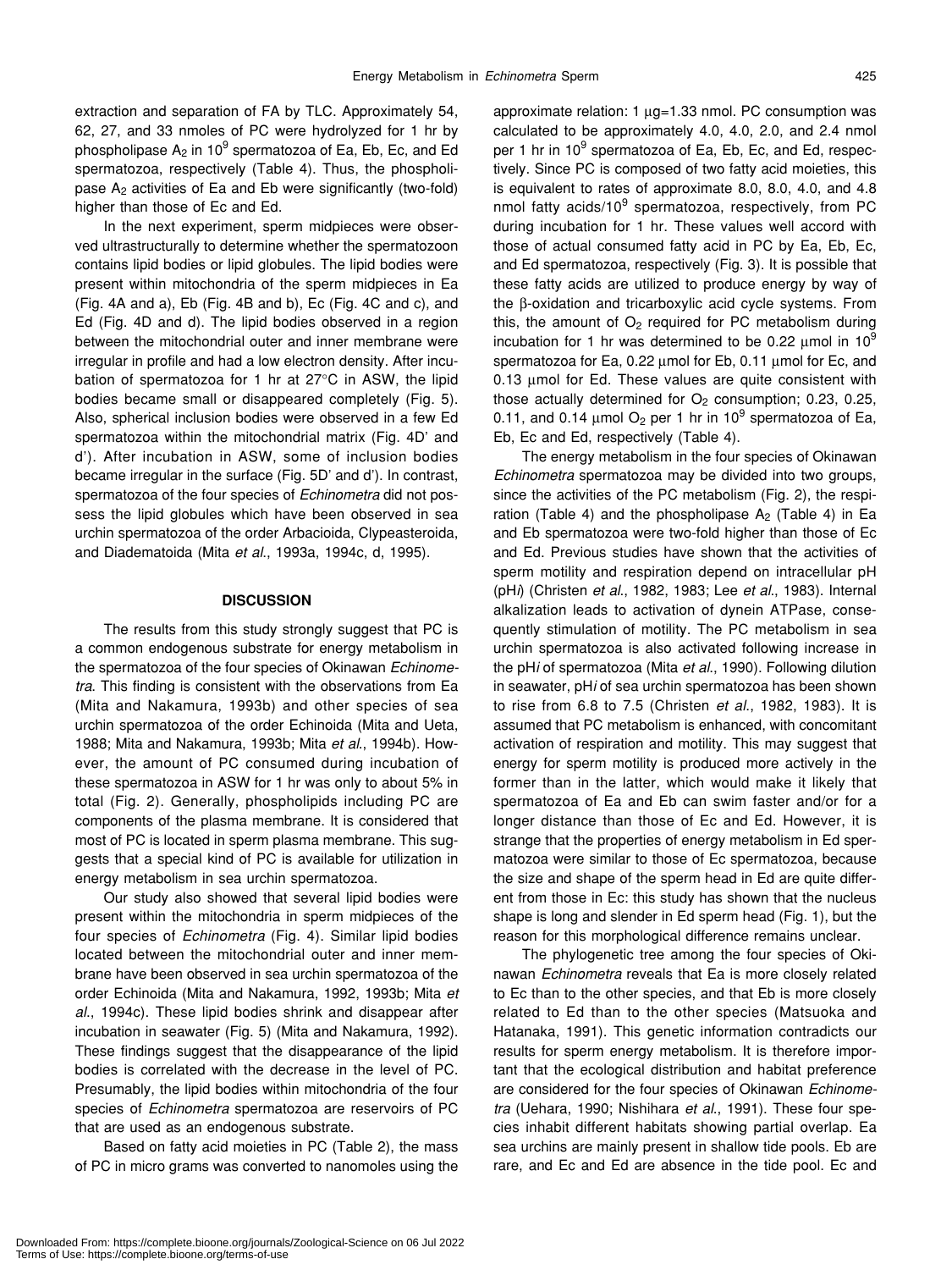Ed occur mostly in burrows at the reef crest exposed to wave action. Eb inhabits the rocky area close to the ocean and at positions that are slightly below those of Ec and Ed. Since spermatozoa of Ec and Ed can use strong wave action, it may be relatively easy for their spermatozoa to meet an egg for fertilization. In contrast, spermatozoa of Ea and Eb should swim faster or for a longer distance than those of Ec and Ed. The properties of energy production in their spermatozoa may therefore be related to the individual habitat. It has also been shown that spermatozoa of sea urchin *Colobocentrotus mertensii* possess very long and slender heads as same as those of Ed (Uehara, 1990). Since *C. mertensii* inhabits dominantly the shore exposed to strong wave, it may be likely that the individual habitat influences the shape of sperm head in sea urchin.

# **ACKNOWLEDGMENTS**

The authors are grateful to the late Professor Ikuo Yasumasu, Waseda University, and to Professor Yoshitaka Nagahama, National Institute for Basic Biology, for their encouragement and valuable advice. This is the contribution from the Sesoko Station, Tropical Biosphere Center, University of the Ryukyus.

#### **REFERENCES**

- Arakaki Y, Uehara T (1991) Physiological adaptation and reproduction of the four types of *Echinometra mathaei* (Blainville). In "Biology of Echinodermata" Ed by T Yanagisawa, I Yasumasu, C Oguro, N Suzuki, T Motokawa, AA Balkema Publishers, Rotterdam, pp 105–111
- Arakaki Y, Uehara T, Fagoone I (1998) Comparative studies of the genus *Echinometra* from Okinawa and Mauritius. Zool Sci 15: 159–168
- Blainville HM (1825) Dictionaire des sciences naturelles, dans lequel un traite methodiquement des differences tetres de la nature 37: 93–120
- Bligh EG, Dyer WJ (1959) A rapid method of total lipid extraction and purification. Can J Biochem Physiol 37: 911–917
- Christen R, Schackmann RW, Shapiro BM (1982) Elevation of intracellular pH activated sperm respiration and motility of sperm of the sea urchin *Strongylocentrotus purpuratus*. J Biol Chem 257: 14881–14890
- Christen R, Schackmann RW, Shapiro BM (1983) Metabolism of sea urchin sperm. Interrelationships between intracellular pH, ATPase activity, and mitochondrial respiration. J Biol Chem 258: 5392–5399
- Keppler D, Decker K, (1984) Glycogen. In "Methods of Enzymatic Analysis Vol 6" Ed by HU Bergmeyer, VCH Publishers, Weinheim, pp 11–18
- Kunst A, Draeger B, Ziegenhorn J (1984) D-Glucose. In "Methods of Enzymatic Analysis Vol 6" Ed by HU Bergmeyer, VCH Publishers, Weinheim, pp 163–172
- Lee HC, Johnson C, Epel D (1983) Changes in internal pH associated with initiation of motility and acrosome reaction of sea urchin sperm. Dev Biol 95: 31–45
- Lowry OH, Rosebrough NJ, Farr AL, Randall RJ (1951) Protein measurement with the Folin phenol reagent. J Biol Chem 193: 265–275
- Macala LJ, Yu RK, Ando S (1983) Analysis of brain lipids by high performance thin-layer chromatography and densitometry. J Lipid Res 24: 1243–1250
- Matsuoka N, Hatanaka T (1991) Molecular evidence for the existence of four sibling species within the sea urchin, *Echinometra mathaei* in Japanese waters and their evolutionary relationships. Zool Sci 8: 121–133
- Metz EC, Yanagimachi H, Palumbi SR (1991) Gamete compatibility and reproductive isolation of closely related Indo-Pacific sea urchins, genus *Echinometra*. In "Biology of Echinodermata" Ed by T Yangisawa, I Yasumasu, C Oguro, N Suzuki, T Motokawa, AA Balkema, Rotterdam, Brookfield, pp 131–137
- Metz EC, Palumbi SR (1996) Positive selection and sequence rearrangements generate extensive polymorphism in the gamete recognition protein bindin. Mol Biol Evol 13: 397–406
- Mita M, Yasumasu I (1983) Metabolism of lipid and carbohydrate in sea urchin spermatozoa. Gamete Res 7: 133–144
- Mita M, Ueta N (1988) Energy metabolism of sea urchin spermatozoa, with phosphatidylcholine as the preferred substrate. Biochim Biophys Acta 959: 361–369
- Mita M, Ueta N (1989) Fatty chain composition of phospholipids in sea urchin spermatozoa. Comp Biochem Physiol 92B: 319–322
- Mita M, Ueta N (1990) Phosphatidylcholine metabolism for energy production in sea urchin spermatozoa. Biochim Biophys Acta 1047: 175–179
- Mita M, Ueta N, Harumi T, Suzuki N (1990) The influence of an eggassociated peptide on energy metabolism in sea-urchin spermatozoa: the peptide stimulates preferential hydrolysis of phosphatidylcholine and oxidation of fatty acid. Biochim Biophys Acta 1035: 175–181
- Mita M (1991) Energy metabolism of spermatozoa of the sea urchin *Glyptocidaris crenularis*. Mol Reprod Develop 28: 280–285
- Mita M, Harumi T, Suzuki N, Ueta N (1991) Localization and characterization of phosphatidylcholine in sea urchin spermatozoa. J Biochem 109: 238–242
- Mita M, Nakamura M (1992) Ultrastructural study of an endogenous energy substrate in spermatozoa of the sea urchin *Hemicentrotus pulcherrimus*. Biol Bull 182: 298–304
- Mita M, Ueta N (1992) Fatty chains of alkenylacyl, alkylacyl and diacyl phospholipids in sea urchin spermatozoa. Comp Biochem Physiol 102B: 15–18
- Mita M, Nakamura M (1993a) Lipid globules at the midpieces of *Glyptocidaris crenularis* spermatozoa and their relation with energy metabolism. Mol Reprod Dev 34: 158–163
- Mita M, Nakamura M (1993b) Phosphatidylcholine is an endogenous substrate for energy metabolism in spermatozoa of sea urchins of the order Echinoidea. Zool Sci 10: 73–83
- Mita M, Oguchi A, Kikuyama S, Namiki H, Yasumasu I, Nakamura M (1994a) Comparison of sperm lipid components among four species of sea urchin based on echinoid phylogeny. Comp Biochem Physiol 108B: 417–422
- Mita M, Oguchi A, Kikuyama S, Yasumasu I, De Santis R, Nakamura M (1994b) Endogenous substrates for energy metabolism in spermatozoa of the sea urchins *Arbacia lixula* and *Paracentrotus lividus*. Biol Bull 186: 285–290
- Mita M, Oguchi A, Kikuyama S, De Santis R, Nakamura M (1994c) Ultrastructural study of endogenous energy substrates in spermatozoa of the sea urchins *Arbacia lixula* and *Paracentrotus lividus*. Zool Sci 11: 701–705
- Mita M, Yasumasu I, Nakamura M (1994d) Energy metabolism of spermatozoa of the sand dollar *Clypeaster japonicus*: The endogenous substrate and ultrastructural correlates. J Biochem 116: 108–113
- Mita M, Yasumasu I, Nakamura M (1995) Endogenous substrates for energy metabolism and ultrastructural correlates in spermatozoa of the sea urchin *Diadema setosum*. Mol Reprod Dev 40: 103–109
- Mita M, Nakamura M (1998) Energy metabolism of sea urchin spermatozoa: an approach based on echinoid phylogeny. Zool Sci 15: 1–10